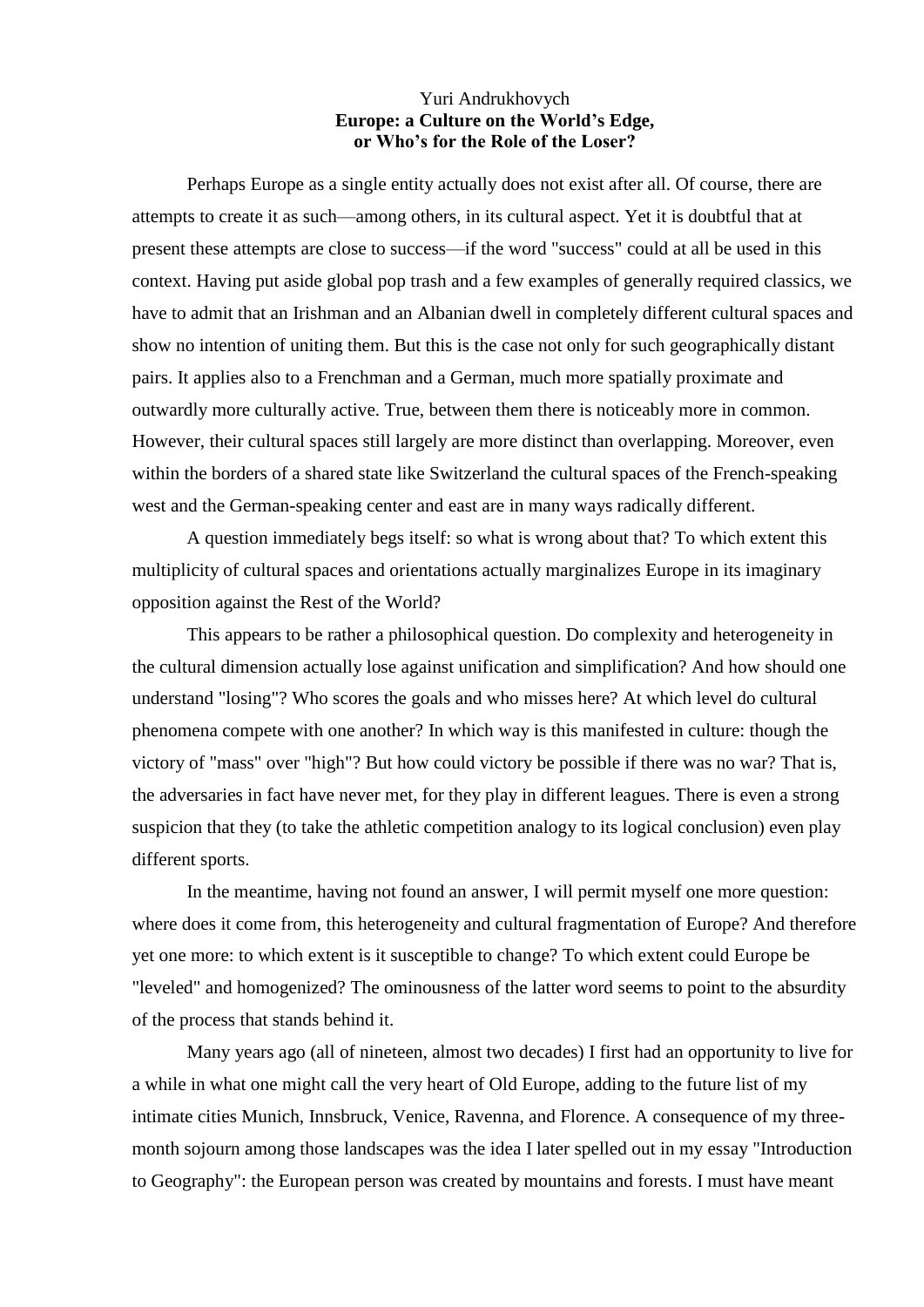the boundedness and concreteness of each separately considered place and its belonging to a certain composition that is larger in scale. This, I believed then, strongly impacts the sense of form—in its European manifestation.

However, in addition to geography, history also took Europe and seriously worked it over. It is history that divided Europe at least in three: into Western, Eastern, and East Central. As for the location of the latter there exist several hypotheses, among which the following strikes me as the most convincing: between the East (Russia, post-Soviet space) and the West (the socalled Old Europe) there lies something that is an east for the West and a west for the East. And precisely in this belt one finds the countries whose population speaks East Central European languages, and their writers consequently write in those languages their works.

And if in cultural processes there truly are losers and outsiders, it is first of all them. If wars are possible within culture, it is they who most often lost them. If one speaks about cultural products in terms of import/export, it is precisely in East Central Europe that the former strikingly outweighs the latter. So strikingly in fact that involuntarily a salutary suspicion arises: perhaps this outsider status is in reality a secret leadership? But before considering what it perhaps could consist in, let us try to clarify what caused it; in other words: why are the East Central Europeans the cultural losers of contemporary world?

Culture—even in its broadest understanding—was and remains language-centered. Language, language, and language again grants culture sense and endurance. Even if this language in front of our very eyes becomes poorer, shrivels, and its vocabulary shrinks. We all now bear witness to this shrinkage. However, despite the ever-increasing weighty presence in cultural messages of the visual (pictorial), the verbal still maintains a defining semantic charge. Even when on an iPhone we tap on "like" or "repost," we confirm our dependence on the verbal. We still want to *speak*, we want to *say* something.

Meanwhile the literary messages, despite the declining numbers of people capable of reading and comprehending literary works, preserve a certain exclusivity. And it is clear why: of all the means of expression they are the closest to thought.

Therefore, I propose that we focus here on literature (the outsider and simultaneously the secret leader of the cultural space) and also on its entirely peculiar situation in East Central Europe.

Does a distinct, separate East Central European literature actually exist? Where is it? Who embodies it today, in the twenty-first century?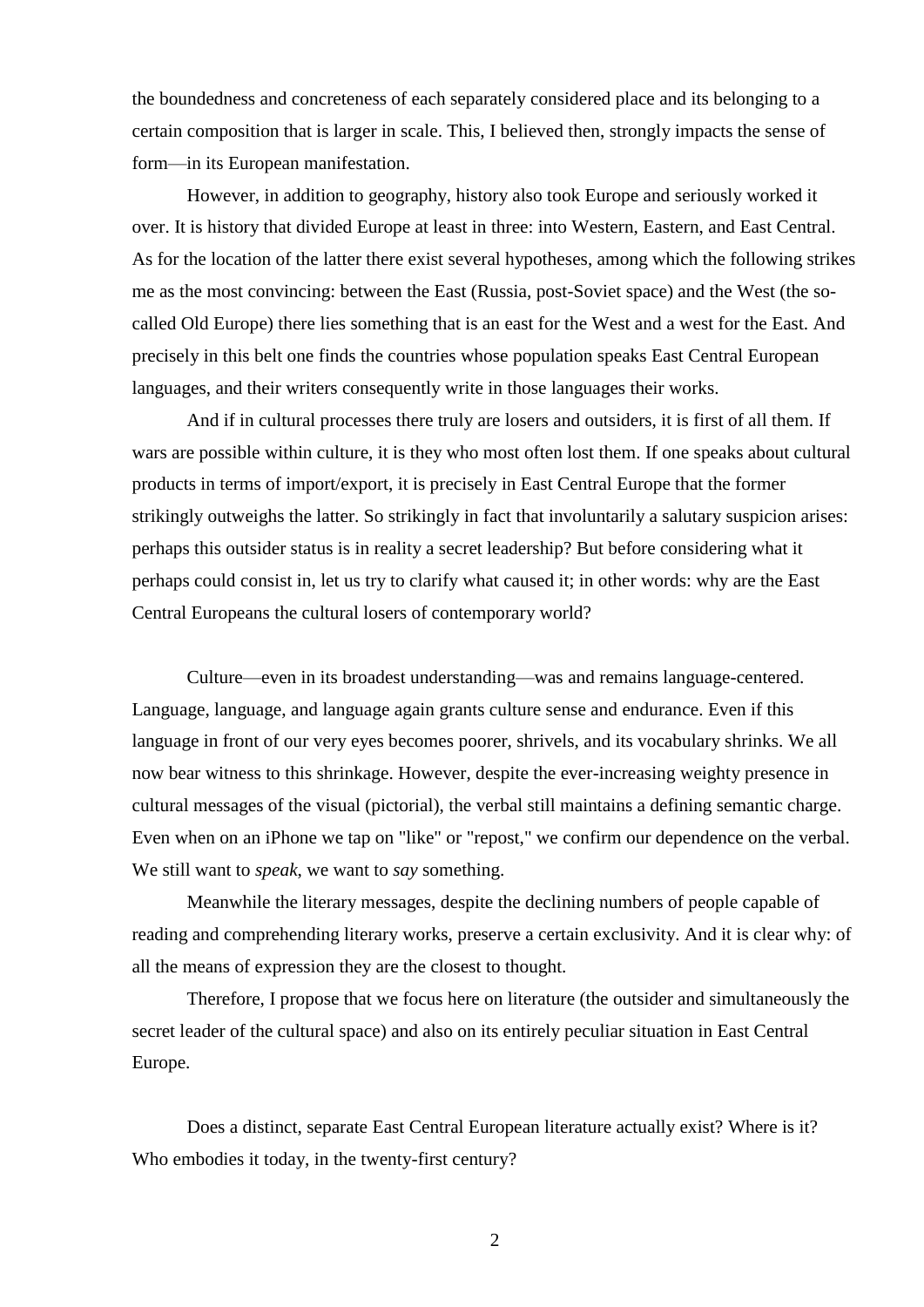These questions were posed to me from Berlin, and it is entirely unsurprising that they originated there. Of all the metropolises of the Occident this one is the most concerned with what is located to its east.

My answer to my Berlin-based interlocutor is fairly simple.

The twenty-first century so far has not brought any radical changes on the global literary stage. For one cannot consider, for instance, the eastern expansion of the EU such a change. All right, the EU did expand—what happened, happened. The writers of East Central Europe did not start writing somehow differently because of this—in some other languages, for example.

That is, East Central European literature today is personified through the same languages as in the twentieth century: Polish, Czech, Slovak, Hungarian, Ukrainian, Belarusian, Serbian, Slovene, Lithuanian, and so forth. Croatian has officially been added, having in the past been considered tightly linked with Serbian. My Berlin-based interlocutor counted in the entire East Central European belt from Estonia to Albania seventeen languages. By my count, they are sixteen, for I consider Moldovan only a somewhat sovietized version of Romanian.

However, in the above-drawn belt there are also minority languages: German, Russian, Rusyn, Romani, the remnants if Yiddish, some other not-quite-languages, sub-languages, unrecognized children: Kashubian, Prussian, Moravian, the language of the Azov Greeks, Karaim, Sorbian—Karl-Markus Gauss would be able to compile a much longer list.

In the meantime, let us note: in each of these languages, both the sixteen "main" ones and all the "additional" ones at any moment the final line of a literary work of genius could be completed. But who would learn about this? James Joyce is a global literary icon first and foremost because his writing is non-commercial and difficult to read. But who would Joyce be if he wrote not in English but, say, in Albanian? Would anyone in this world know about Joyce? Would others believe the Albanians when they asserted that their Joyce was a genius?

So—the authors who write in all the above-mentioned and other languages of East Central Europe, as well as their texts: this is what comprises East Central European literature. But if there are so many languages in it, and they are at times so different from one another, what unites them? What allows us to speak about it as a distinct phenomenon?

First and foremost it is the socio-historic shared fate and experience: twentieth-century revolutions, dictator regimes, Nazi occupation, the communist era, violence and suppression as its constituent element, feeling oneself not a subject but an object of the historical game in the opposition between Russia and the West. Suffice it to recall one of the simplest definitions of East Central Europe as the territory "between the Germans and the Russians," or, to quote the mysterious Polish geopolitical strategist who wrote in the 1930s under the pseudonym Wiktor Szyrma (i.e., "Victor the Screen"), as "the junction of nations located between the German and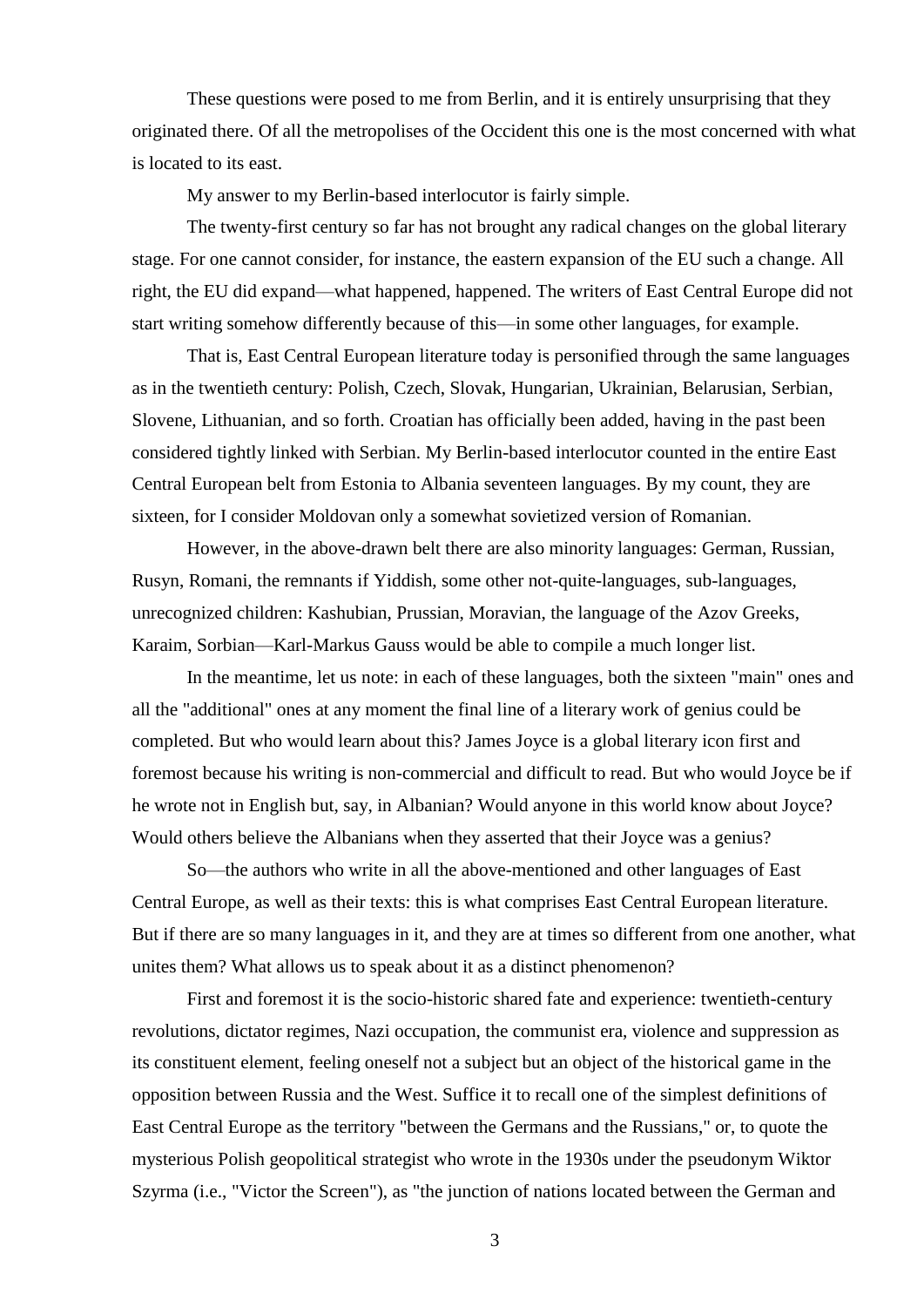Russian ethnic spaces." Naturally, this location between two imperialisms did not promise anything good. "Central European fear historically oscillates between two worries: the Germans are coming; the Russians are coming"—these words once came to me in one of my essays about "the most surprising part of the world."

Let us add to this the well-established censorship pressure and the forcing of writers to become collaborators. A peculiar East Central European feeling of unfreedom and suspense.

Let us add, besides the external (occupiers and aggressors, "Russians" and "Germans") also the internal factors: mutual phobias, claims, and lingua-cultural limitations: Romanian/Hungarian, Polish/Ukrainian, Czech/Hungarian, Serbian/Croatian, Hungarian/Slovak, etc.—a binary pairing of hatreds. In our field of vision there are many striking examples. The Poles who did not allow Ukrainians admission to universities during the interwar period. The Ukrainians who answered them by destroying Polish cultural heritage in the postwar era. The Romanians who blocked the self-determination of the Hungarian and German minorities. It is scary even to stay silent about the Serbs, Croats, and Bosnians. Sometimes it seems that East Central Europe is the field of established primacy of the ethnic over the ethical. That is, we have an enormously long history of mutual cultural annihilation—which, by the way, is still not entirely history. It is still to a significant extent a phenomenon of the present, it is today.

Let us add to this "bouquet," if a word like this could even be used here, the tragedy of the Jews. East Central Europe has been recognized as the principal arena of the Holocaust. The role was played in this by representatives of different East Central European nations and ethnic groups has been and remains an extraordinarily complex and neglected question which pertains directly to their future fate. That, for example, the Ukrainians keep failing to get on the path to greater social recovery in my view is explained also by the fact that to this day we have not truly worked through the topic of our collaboration, in both directions—with Hitler and with Stalin. And *this* continues to devour us, and without our concerted efforts it will never let go of us.

All these repressions, taboos, skeletons in the closet, and still untold stories mean, among other things, also an unheard of—and so far unspent—literary potential. In their own "unsuccessful" countries, the writers of East Central Europe confront that for the sake of which their more western colleagues have to travel to Somalia or Bolivia.

Still, the above-listed symptoms of socio-historical commonality are but one of the prerequisites of another commonality, a purely aesthetic one. It interests us here the most.

A kindred linguistic consciousness—this is what truly characterizes the writers from this "most surprising part of the world."

The literatures of East Central Europe are created in "*minor languages*," which due to their lack of influence in the world, their marginal status and low functional applicability were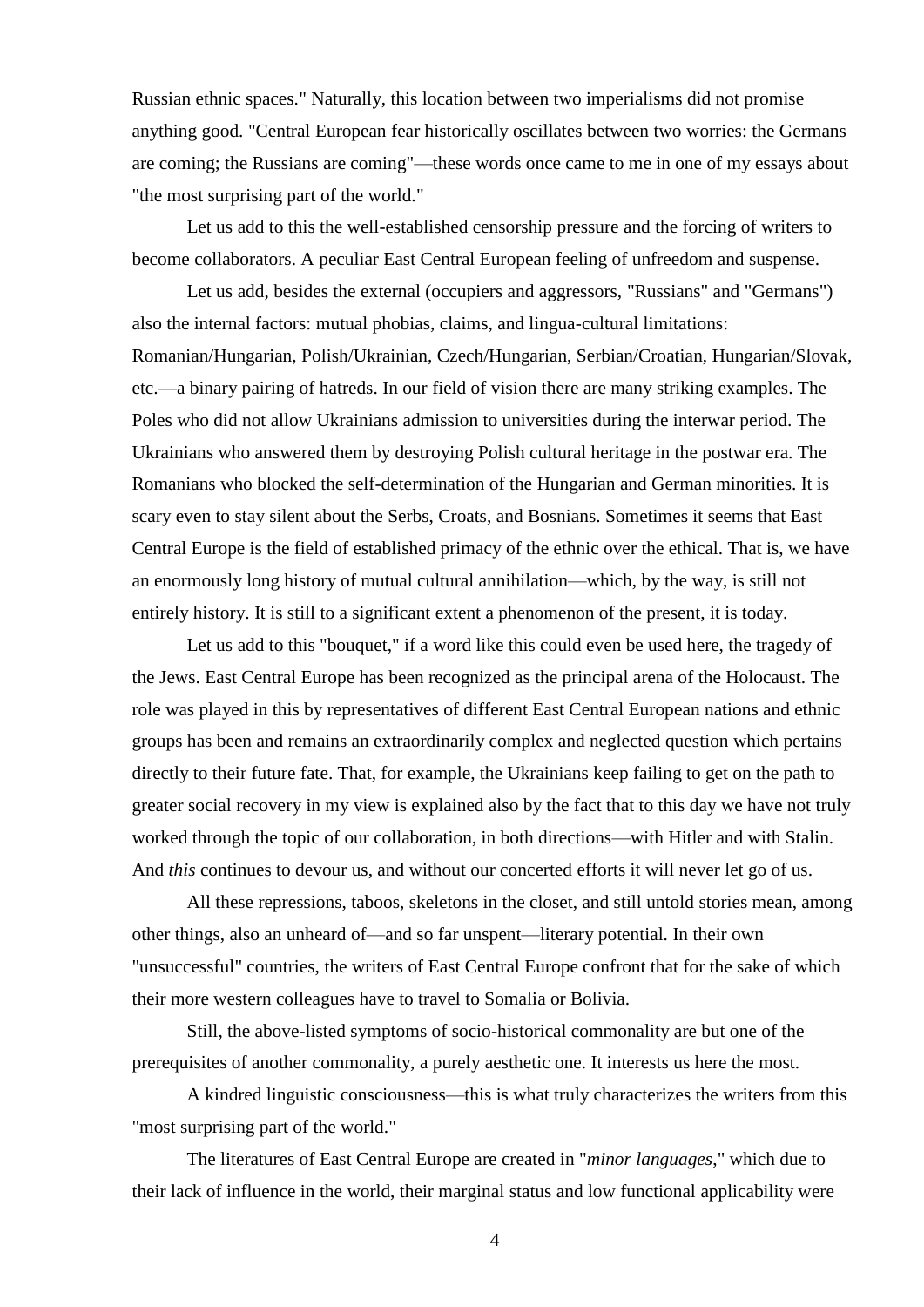forced to go deep inside themselves, to intensify, since extensive development was impossible for them; they accumulated inside themselves their own melancholy, irony, and refinement, almost imperceptible from the outside and impossible to render in translation. They—the languages, and therefore the literatures created in them—became a "thing-in-itself."

An East Central European writer (and in this part of the world this word weighted with responsibility is still used much more frequently than the neutral and western "author") in fact tells his or her story not for the sake of telling a story, but to use a language about which the world outside could not care less, so much so that this language must constantly be rescued, and its vitality proven—at the very least to itself. Language stops being only a material or an instrument, that is, a means. It becomes—sorry for the sudden lofty tone—the sense of existence, fragile and eternally endangered. The greater and deeper your use of it, the more proofs there are that it will survive. Let us put here instead of the word "proofs" the word "illusions," and we will be even closer to truth.

In its own way, East Central European literature is autistic and autarchic, and at the same time—within the pan-European, let alone global dimension—it is doomed to exoticism, difficulty to understand, and thus a lack of commercial potential. If the latter were to equal lack of success, we would have the answer to the question as to who is truly in the loss here.

My Spanish publisher lives in Barcelona; his press maintains two publishing programs, in Spanish and in Catalan. They say that the size of the latter in recent years has noticeably diminished—probably due to these same commercial reasons. But the publisher himself is a Catalan intellectual; he lectures on world literature at the university only in Catalan.

"In which language should we publish you?" he asked me once, at the very beginning of our relationship. Without thinking about this for too long I answered curtly, "Naturally, in Spanish." Fortunately I had in me enough restraint not to say out loud what I thought then, "Who on earth needs these translations into Catalan? Why this *minor language*?" For Spanish is so global, this is not only Spain, but also Mexico, Peru, Argentina, other fairytale lands which I have never visited, plus a substantial chunk of the United States. I was almost breathless from such a prospect.

The publisher understood me and nodded to signify agreement—although somehow very sadly. So sadly, that I immediately felt really ashamed. I am ashamed to this day about the sudden imperial chauvinism I displayed there. I will never again offend any language in this world.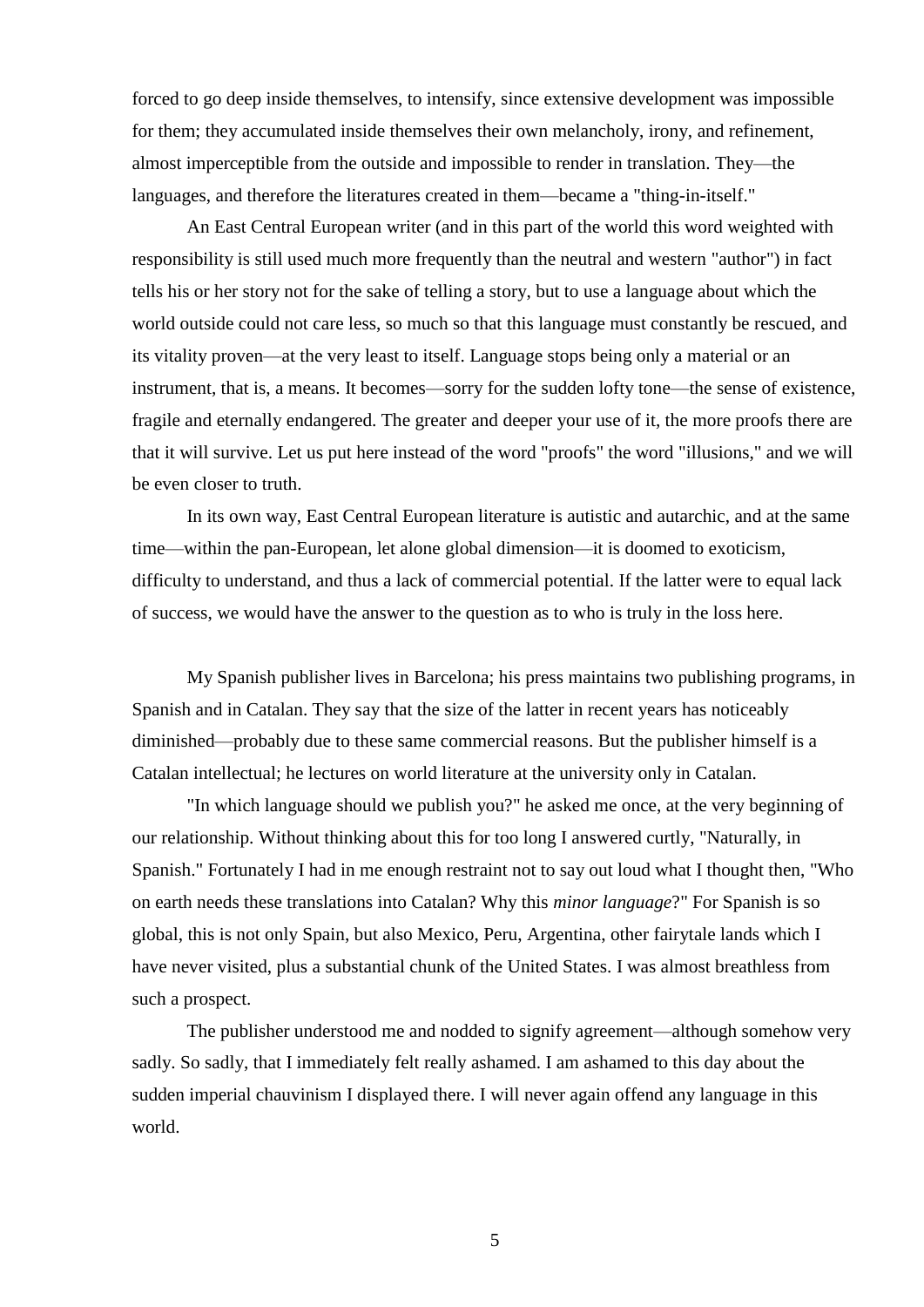I have recalled this episode to draw an analogy. To write in one of the languages of East Central Europe is like writing in Catalan. Or Gaelic or Welsh. Or even in Romansh—in one of its five dialects. It is like writing in one of the dialects of Schwyzerdütsch—for example, Bernese. There is nothing impossible about this—in each of the languages mentioned here hundreds of books are not only being written but also published. To each of them Europe grants a right to exist. And not only the right—it also supports this possibility with subsidies. Thank God that Europe still has sources for paying out such subsidies. Or even if it does not, it still pretends that it does.

To write in one of the languages of East Central Europe is like surviving on subsidies. The literature of East Central Europe—if not entirely, then in its defining features—is subsidydriven. It is like contemporary opera, new music, or free jazz. "What is the difference between a rock concert and a contemporary avant-garde concert?" asks me Peter Conradin Zumthor, a genius Swiss drummer. I shrug. "At a rock concert," says Peter, "the public knows by name all the performers. At a contemporary avant-garde concert, the performers know by name the entire public." We laugh, although slightly too loudly. "And what's the difference," asks Peter again, "between punk and jazz?" I shrug once more, for such are the rules of the game. "Punk is when they use three chords to play for the audience of a thousand," he says. "And jazz is when they use a thousand chords to play for the audience of three."

This is also how things are with the literature of East Central Europe. Its authors play a thousand chords in their own languages and know by name or at least by face all their readers. This is a literature of low print runs and several encouragement-providing prizes, including the Nobel. This is the literature of sinecures and stipends. From all these features it follows that this is an ideal literature. It exists for the sake of language and believes that the language exists for its, literature's sake.

This is how they stay together—mutually justifying their existence in form of various subsidy-granting agencies, the sum total of which could, for humor's sake, be perhaps called God.

Now I still would need to consider the relations between the East Central European literary periphery and the metropolises. How appropriate would it be to consider them in a postcolonial context?

In my view, if yes, this is a different kind of postcoloniality.

"Classically" postcolonial literary specimens (originating from, say, India, Indochina, Africa, or Latin America) are created in *global (large) languages*. The problems of translation, understanding, and readerly penetration have innumerably more chances for resolution. In other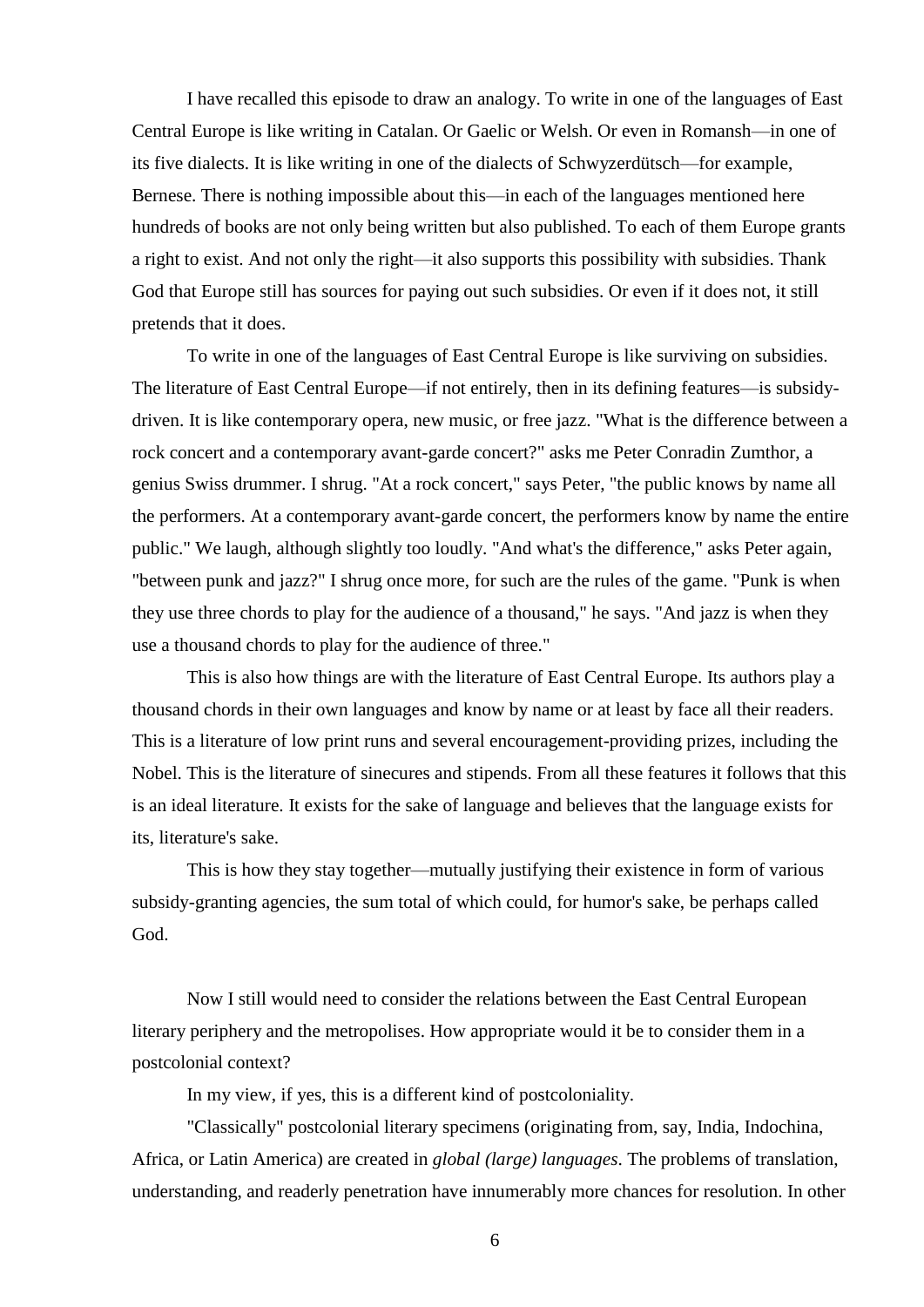words, a novel originally created in English or Spanish objectively, independently from the quality of the text itself, enjoys much greater chances. Writers' careers are often aided by a move to one of the former imperial centers. And therefore, by writing in London about Bangladesh or Kenya, in Paris about Algiers or Dakar, in Madrid about Macondo or Manila, in Lisbon about Mozambique.

With this the migrant authors do not lose in the least their own primary identities. A French-speaking Vietnamese still remains a Vietnamese writer, although from then on he is listed in reference materials as a "French-Vietnamese" writer. The reason is perhaps that multicultural openness is in a sense a one-way street. It is characteristic only of representatives of Western civilization. The "multicultural components" themselves, in other words, the postcolonial migrants, usually do not display a great openness to the foreign and, as befalls the "exotic," close upon themselves. Not to raise unnecessary passions about this, let me give you some, shall we say benign, examples of such discrepancy. Germans (and certainly not only they) are very fond of Thai restaurants, but it is hard to imagine a Thai family from Munich whose staple food is sausages and cabbage. Some of us are fond of Pakistani hashish, but it is hard to imagine Pakistani migrants who drink schnapps and chase it with beer.

Multiculturalism, then, turned out to be a value only for a Western person. Perhaps because the Western person, like a sponge, wants to absorb everything, each experience, each contact with the world's diversity. Its multiculturalism is an unconscious attempt to swallow the world, to rebuild the greatness of the empire at least on the level of one's own self.

East Central European authors do not enjoy such a privilege of retaining their identity in spite of giving up (or, if you wish, being liberated from) their own "minor language." Language is one of the very foundations of their identity. Changing language to a "major" one, you need to be aware of the consequences: you destroy on the inside an essential part of your very self. That is, certainly no one could forbid you from exchanging one of the "minor" languages to one of the "global' ones (as Milan Kundera, for example, did in his time), but you must be ready to face attacks and boycotts on the occasion of your desertion. Fleeing from your native language, you will not necessarily remain yourself in a foreign one.

In any case, one can firmly exclude desertion in a different direction: to our own postcolonial center, which is Moscow. It is impossible to imagine one of us—from Lithuania, Latvia, Slovakia, or Poland—moving to Moscow and starting to write in Russian there, while simultaneously preserving his or her cultural identity.

But if not Moscow, then perhaps Vienna? This former capital, a large cultural metropolis, about which most of us retain much more positive impressions? Could Vienna these days attract those born in its former colonies?